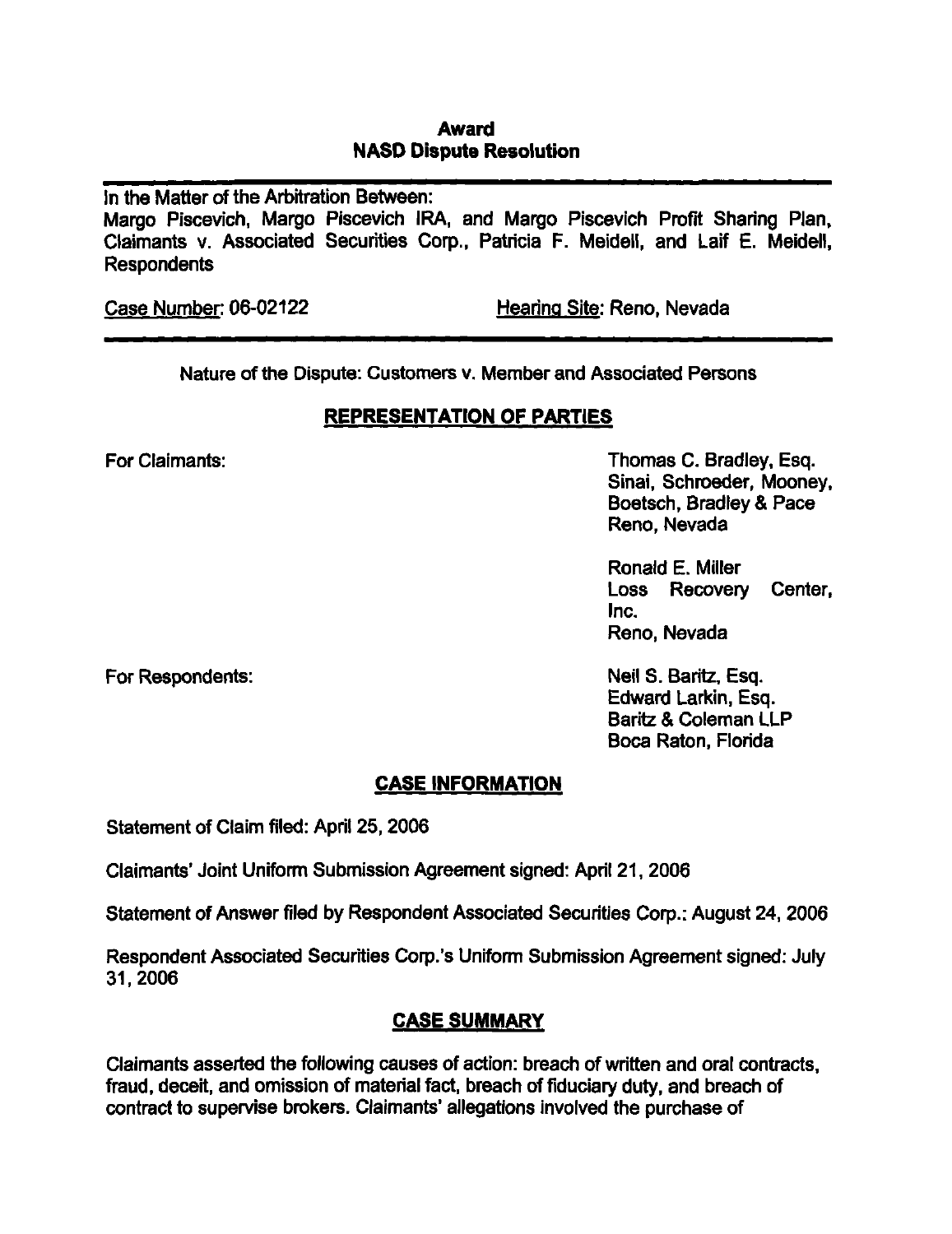NASO Oispute Resolution Arbitration No. 06-02122 Award Page 2 of 6

unspecified equity mutual funds for Claimants' accounts by Respondent Associated Securities Corp.

Unless specifically admitted in its Answer, Respondent Associated Securities Corp. denied the allegations of wrongdoing set forth in Claimants' Statement of Claim and asserted various affirmative defenses.

## RELIEF REQUESTED

Claimants requested \$731,456.00 in compensatory damages, pre- and post-judgment interest, and costs, including attorney's fees and consulting fees.

Respondent Associated Securities Corp. requested dismissal of Claimants' Statement of Claim in its entirety and assessment of all costs, including forum fees, to Claimants.

## OTHER ISSUES CONSIDERED AND DECIDED

On January 17,2007, Claimants filed a Motion to Amend Pleadings to Add Parties. Respondent Associated Securities Corp. did not file a response to this motion. On Febmary 20,2007, the Panel granted Claimants' motion to add Patricia F. Meidell and Laif E. Meidell as Respondents. On February 23,2007, Claimants served Respondents Patricia F. Meidell and Laif E. Meidell with the Statement of Claim and the Motion to Amend Pleadings to Add Parties.

Respondents Patricia F. Meidell and Laif E. Meidell did not file with NASD Dispute Resolution properiy executed submission agreements; however, said Respondents are required to submit to arbitration and, having appeared and testified at the hearing, said Respondents are bound by the determination of the Panel on all issues submitted.

The parties agreed that California law governs this dispute, with the exception of account-privileged documents and the work product doctrine, which are governed by Nevada law.

The parties agreed that the Award in this matter may be executed in counterpart copies or that a handwritten, signed Award may be entered.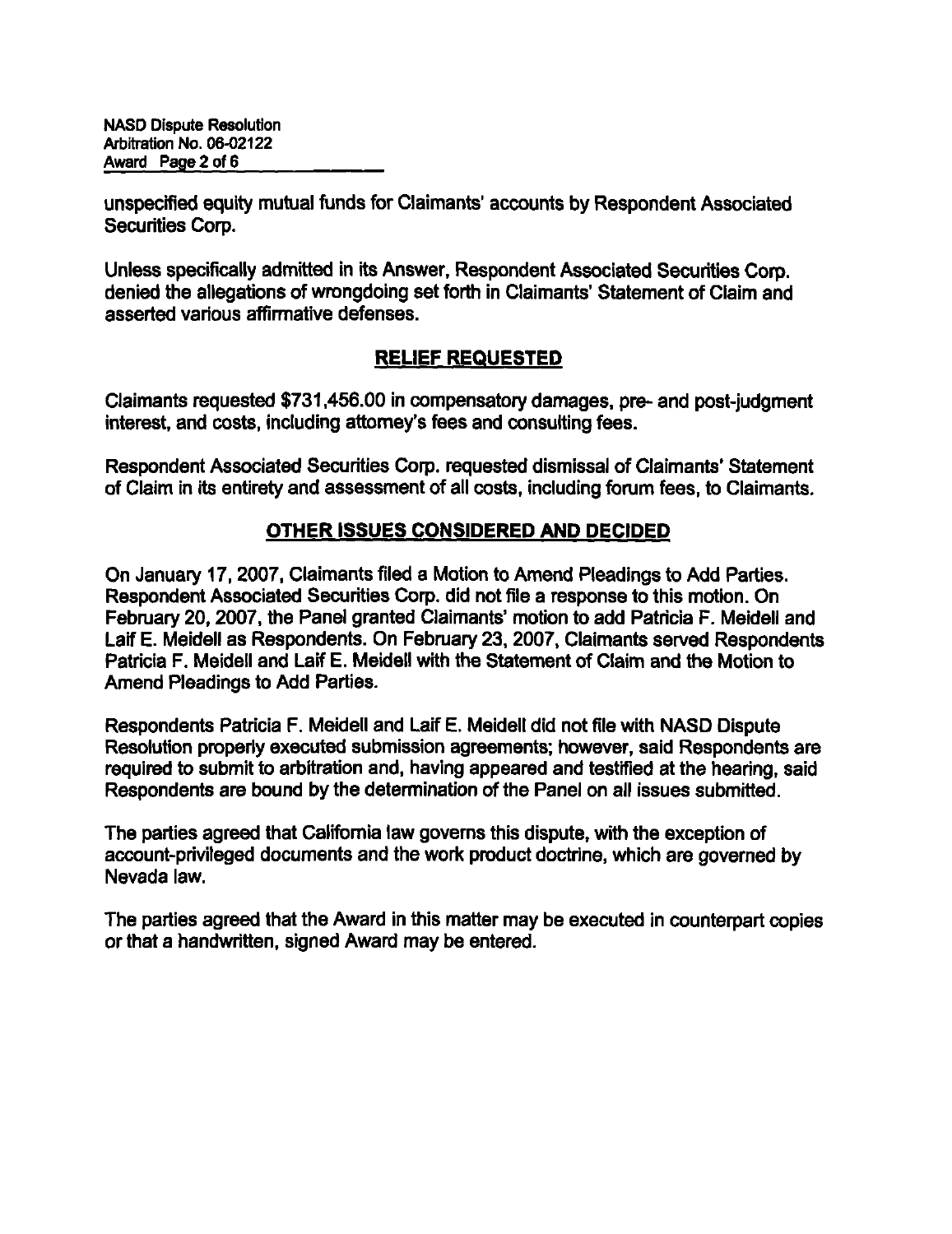## AWARD

After considering the pleadings, testimony, and evidence presented at the hearing, the Panel decided in full and final resolution of the issues submitted for detemnination as follows:

- 1) Claimant Margo Piscevich's claims are denied in their entirety.
- 2) Respondent Associated Securities Corp. and Patricia F. Meidell are jointiy and severally liable to and shall pay Claimant Margo Piscevich IRA the sum of \$25,000.00 in compensatory damages.
- 3) Respondent Associated Securities Corp. and Patricia F. Meidell are jointiy and severally liable to and shall pay Claimant Margo Piscevich Profit Sharing Plan \$425,000.00.
- 4) Respondent Associated Securities Corp. and Patricia F. Meidell are jointiy and severally liable to and shall pay Claimants the sum of \$5,000.00 as reimbursement for costs.
- 5) Respondent Associated Securities Corp. and Patricia F. Meidell are jointly and severally liable to and shall pay Claimants the sum of \$5,000.00 in attorney's fees, pursuant to the Employee Retirement Income Security Act ("ERISA").
- 6) With the exception of paragraphs 4 and 5, the parties shall bear their respective costs, including attorney's fees.
- 7) The Panel recommends the expungement of all reference to the above captioned arbitration from Respondent Laif E. Meideil's registration records maintained by the Central Registration Depository ("CRD"), with the understanding that pursuant to NASD Notice to Members 04-16, Respondent Laif E. Meidell must obtain confirmation from a court of competent jurisdiction before the CRD will execute the expungement directive.

Unless specifically waived in writing by NASD, parties seeking judicial confirmation of an arbitration award containing expungement relief must name NASD as an additional party and serve NASD with all appropriate documents.

Pursuant to Rule 2130, the arbitration panel has made the following affirmative finding of fact:

The registered person was not involved in the alleged investment-related sales practice violation, forgery, theft, misappropriation, or conversion of funds.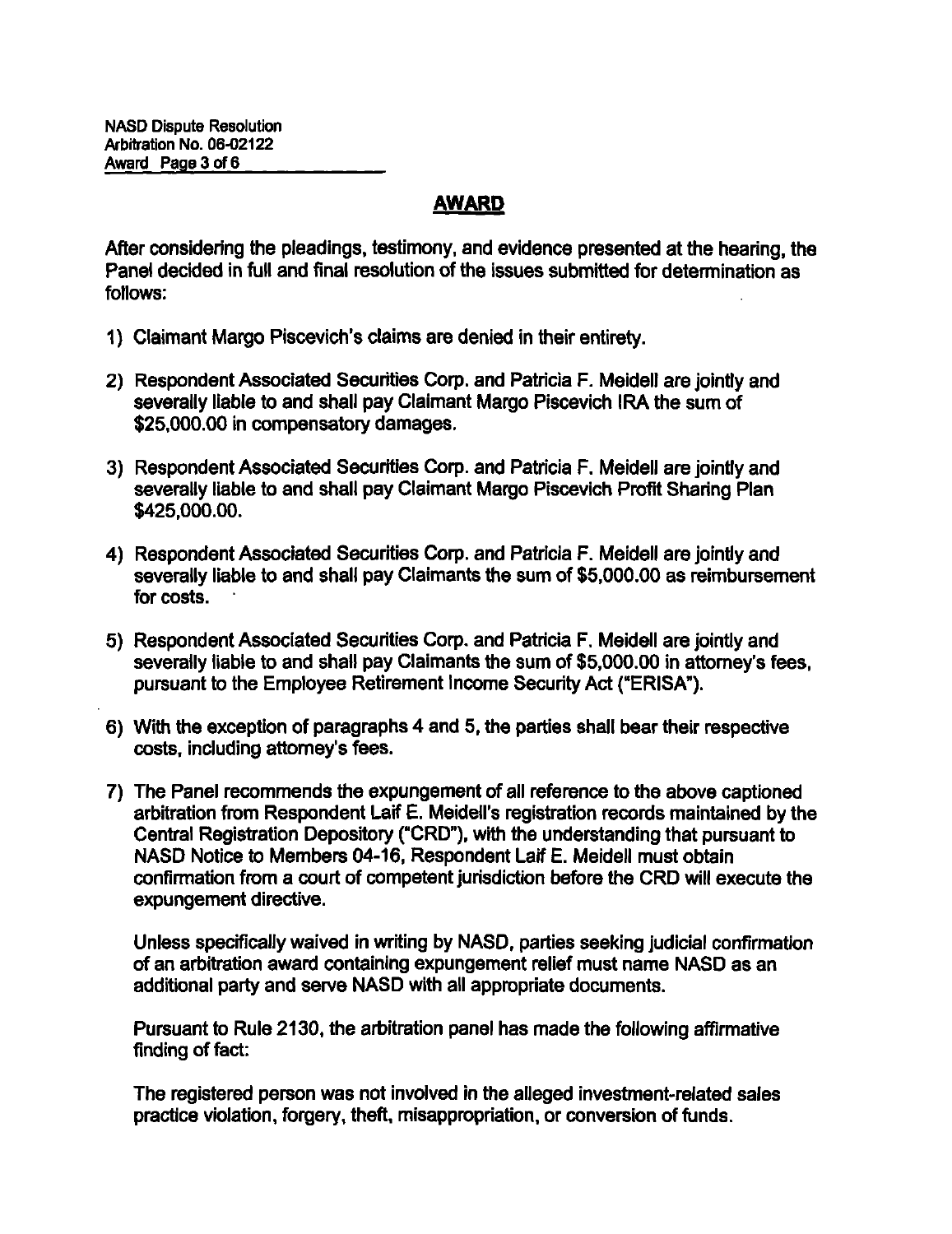NASD Oispute Resolution Arbitration No. 06-02122 Award Page 4 of 6

8) Any and all relief not specifically addressed herein is denied.

## FEES

Pursuant to the Code, the following fees are assessed:

#### Filing Fees

NASD Dispute Resolution received or will collect the non-refundable filing fees for each claim as follows:

Initial claim filing fee  $=$  \$ 375.00

#### Member Fees

Member fees are assessed to each member firm that is either a party in the matter or an employer of a respondent associated person at the time of the events that gave rise to the dispute, claim, or controversy. Accordingly, the member firm Associated Securities Corp. is a party, and the following fees are assessed:

| <b>Member Surcharge</b>        | $= $2,250.00$ |
|--------------------------------|---------------|
| <b>Pre-Hearing Process Fee</b> | $=$ \$750.00  |
| <b>Hearing Process Fee</b>     | $= $4,000,00$ |
| <b>Total Member Fees</b>       | $= $7,000.00$ |

#### Forum Fees and Assessments

The Panel has assessed forum fees for each session conducted. A session is any meeting between the parties and the arbitrator(s), including a pre-hearing conference with the arbitrator(s), which lasts four (4) hours or less. The following forum fees are assessed:

| One (1) pre-hearing conference session with a single arbitrator<br>@\$450.00/session |               |            | 450.00<br>$=$ \$ |
|--------------------------------------------------------------------------------------|---------------|------------|------------------|
| Pre-hearing conference:                                                              | May 21, 2007  | 1 session  |                  |
| One (1) pre-hearing conference session with the Panel<br>@ \$1,200.00/session        |               |            | $=$ \$1,200.00   |
| Pre-hearing conference: November 7, 2006                                             |               | 1 session  |                  |
| Nine (9) hearing sessions                                                            |               |            |                  |
| @\$1,200.00/session                                                                  |               |            | $= $10,800.00$   |
| Hearings:                                                                            | June 25, 2007 | 2 sessions |                  |
|                                                                                      | June 26, 2007 | 2 sessions |                  |
|                                                                                      | June 27, 2007 | 2 sessions |                  |
|                                                                                      | June 28, 2007 | 3 sessions |                  |

#### $Total$  Forum Fees  $= $12,450.00$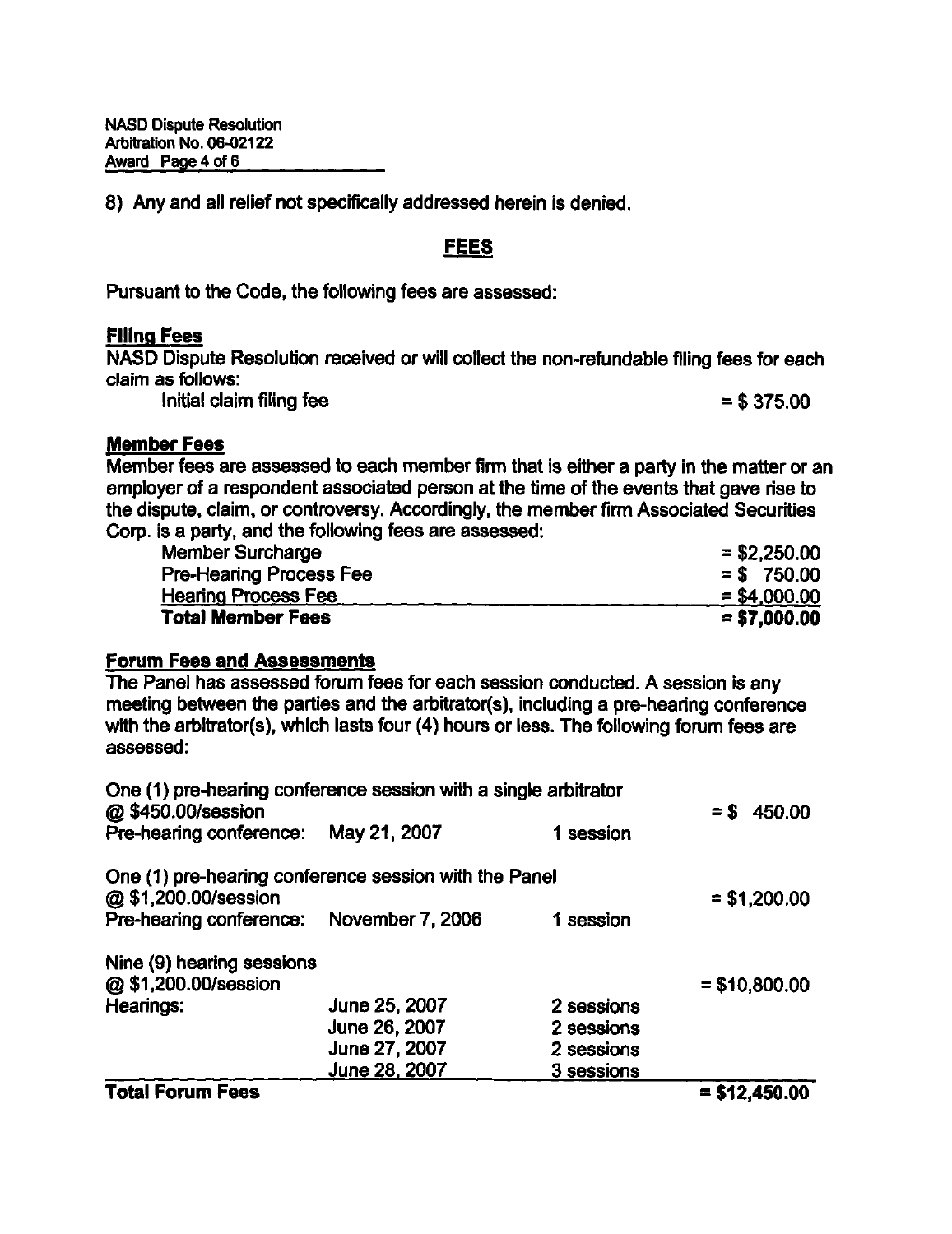The Panel assessed \$6,225.00 of the forum fees to Respondent Associated Securities Corp.

The Panel assessed \$6,225.00 of the forum fees to Respondent Patricia F. Meidell.

#### **Fee Summary**

| 1. Claimants are charged jointly and severally with the following fees and costs: |  |                  |
|-----------------------------------------------------------------------------------|--|------------------|
| Initial Filing Fee                                                                |  | $=$ \$ 375.00    |
| Less payments                                                                     |  | $=$ \$(1,575.00) |
| <b>Refund Due Claimant</b>                                                        |  | $=$ \$(1,200.00) |

2. Respondent Associated Securities Corp. is charged with the following fees and costs:

| <b>Member Fees</b>                         | $=$ \$7,000.00   |
|--------------------------------------------|------------------|
| <b>Forum Fees</b>                          | $=$ \$6.225.00   |
| Less payments                              | $=$ \$(7,000.00) |
| <b>Balance Due NASD Dispute Resolution</b> | $=$ \$ 6.225.00  |

3. Respondent Patricia F. Meidell is charged with the following fees and costs: Forum Fees  $= $6,225.00$ <br>Balance Due NASD Dispute Resolution  $= $6,225.00$ Balance Due NASD Dispute Resolution

All balances are payable to NASD Dispute Resolution and are due upon the receipt of the Award pursuant to Rule 10330(g) of the Code.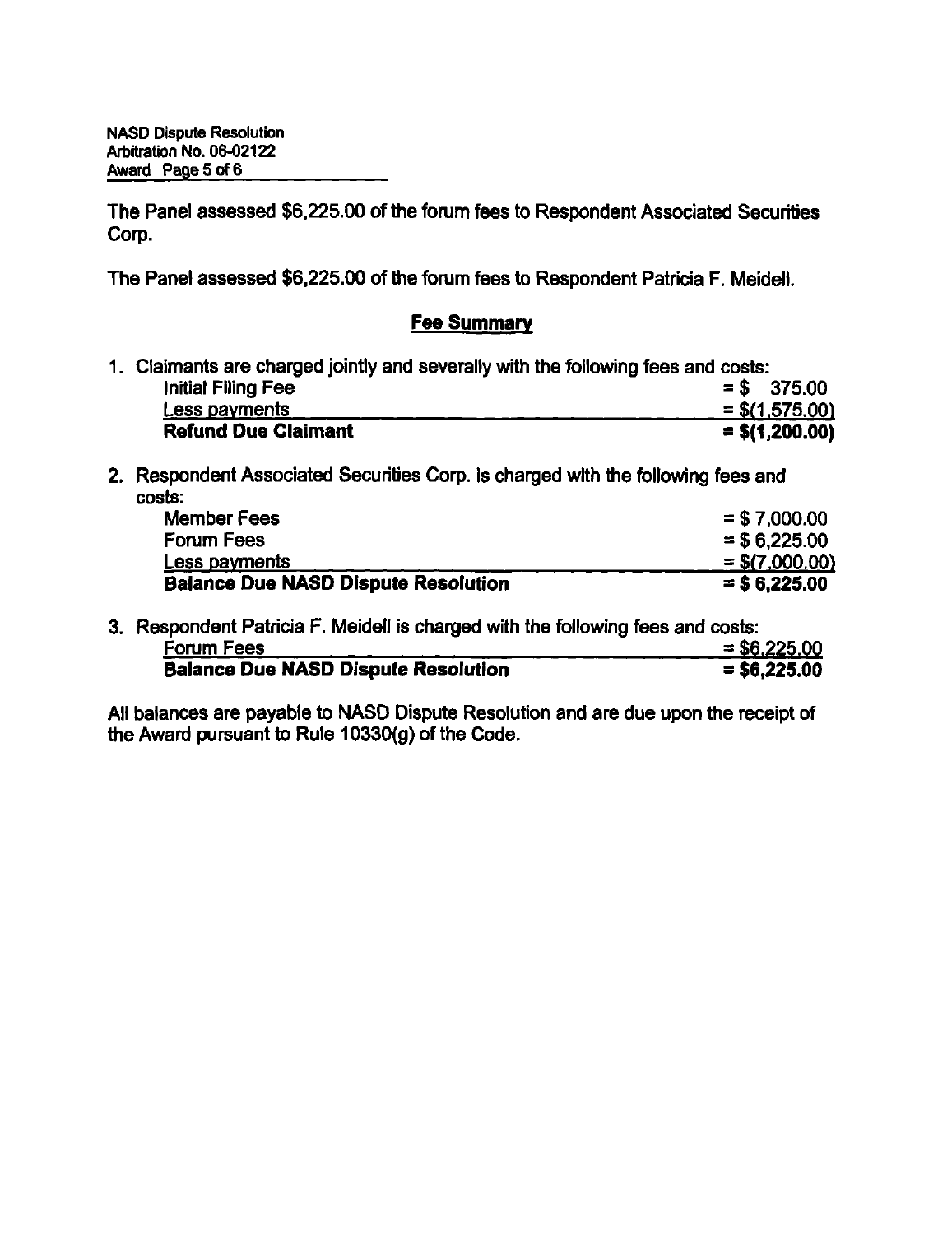**NASD Dispute Resolution** Arbitration No. 06-02122 Award Page 6 of 6

#### **ARBITRATION PANEL**

**Dee Newell Michael R.E. Sanders Lincoln F. Stock** 

**Public Arbitrator, Presiding Chair Public Arbitrator Non-Public Arbitrator** 

#### **Concurring Arbitrators' Signatures**

Dee Newell Chair, Public Arbitrator

Sionature D

Michael R.E. Sanders **Public Arbitrator** 

**Signature Date** 

Lincoin F. Stock Non-Public Arbitrator

**Signature Date** 

 $713/c7$ Date of Service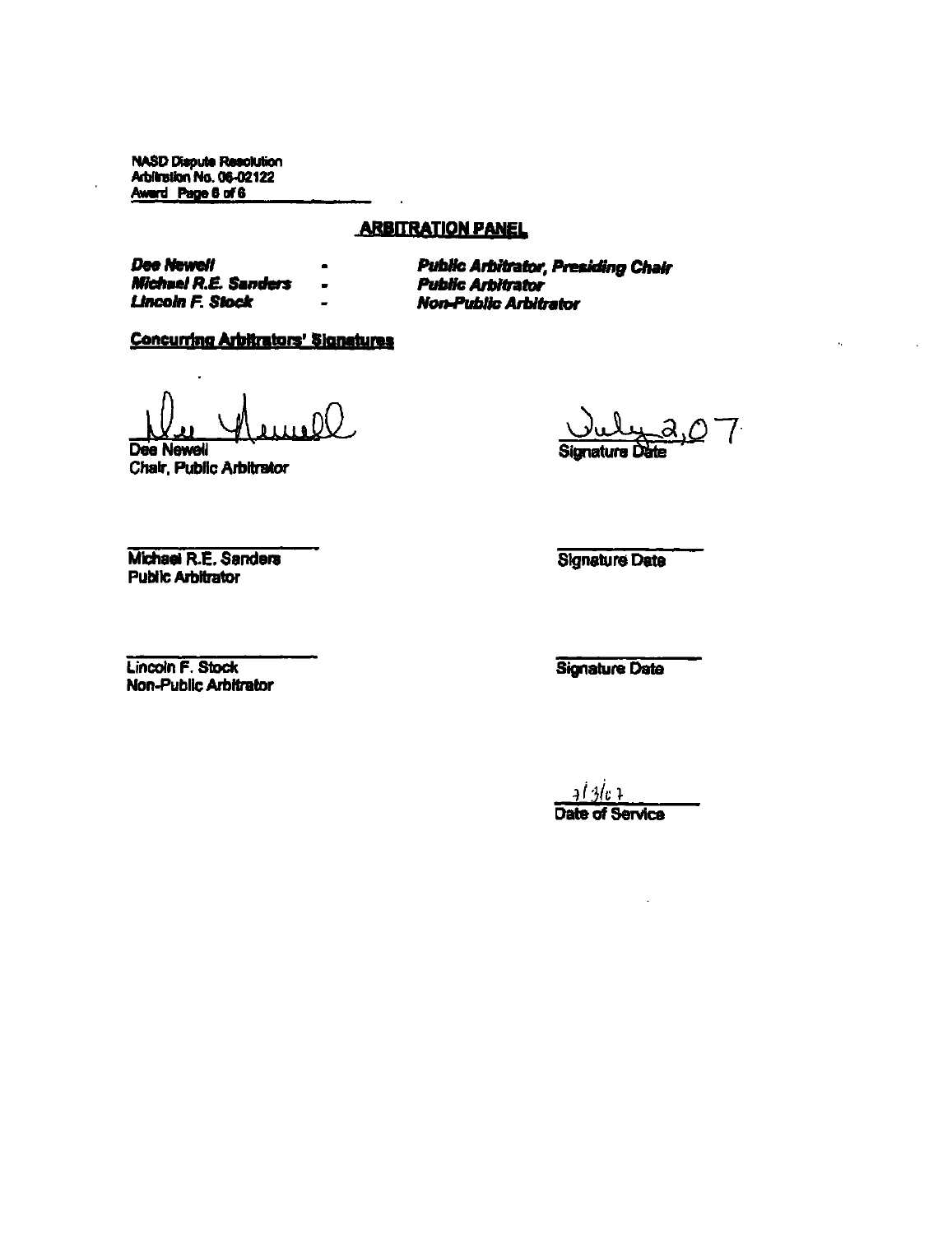**NASD Dispute Reactution** Arbitration No. 06-02122 Award Page 6 of 6

#### **ARBITRATION PANEL**

Dee Newell **Michael R.E. Senders Lincoln F. Stock** 

**Public Arbitrator, Presiding Chair Public Arbitrator** Non-Public Arbitrator

**Concurring Arbitrators' Signatures** 

Dee Newell Chair, Public Arbitrator

 $\boldsymbol{I}$ 

Michael R.E. Sanders **Public Arbitrator** 

**Lincoln F. Stock** Non-Public Arbitrator **Signature Date** 

**Sidnature Date** 

**Signature Date** 

 $7/3/e$  1

Date of Service